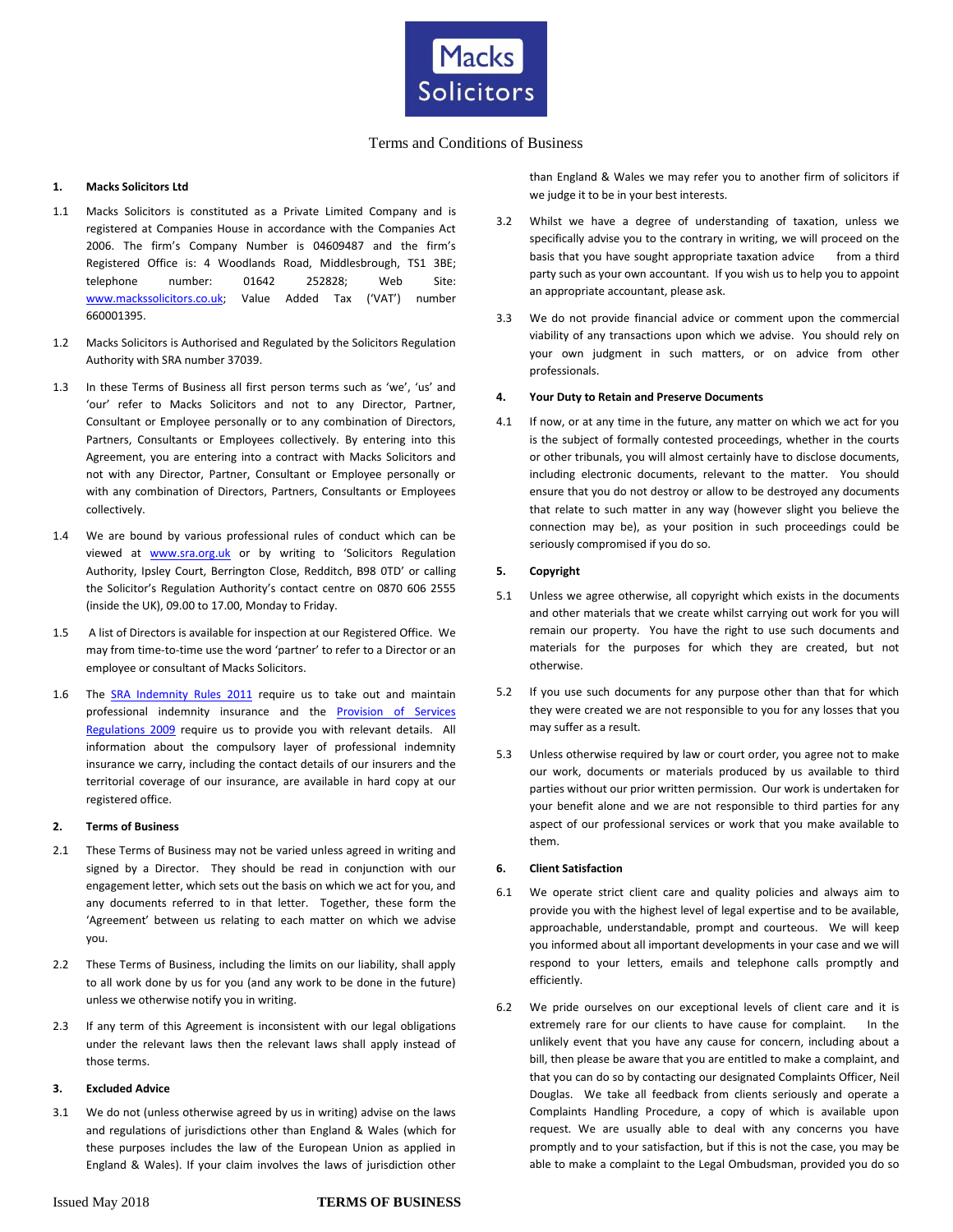within one year of becoming aware of the problem or within six months of the end of our internal complaints procedure, if you are still not satisfied with the outcome. The Legal Ombudsman does have discretion to extend these time scales. You should also be aware that, when your complaint relates to a bill, the Legal Ombudsman will not consider your complaint while your bill is being assessed by a court.

- 6.3 A complainant to the Legal Ombudsman must be one of the following:
- (a) An individual;
- (b) A micro-enterprise as defined in European Recommendation 2003/361/EC of 6 May 2003 (broadly, an enterprise with fewer than 10 staff and a turnover or balance sheet value not exceeding €2 million);
- (c) A charity with an annual income less than £1 million;
- (d) A club, association or society with an annual income less than £1 million;
- (e) A trustee of a trust with a net asset value less than £1 million; or a personal representative or the residuary beneficiaries of an estate where a person with a complaint died before referring it to the Legal Ombudsman.
- 6.4 If you do not fall into any of these categories, you should be aware that you can only obtain redress by using our Complaints Handling Procedure or by mediation or arbitration, or by taking action through the Courts.
- 6.5 Legal Ombudsman Contact Details:
- (a) Address: PO Box 6806, Wolverhampton, WV1 9WJ
- (b) Telephone: 0300 555 0333
- (c) Email: enquiries@legalombudsman.org.uk
- (d) Website[: www.legalombudsman.org.uk](http://www.legalombudsman.org.uk/)
- 6.6 Alternative complaints bodies such as Ombudsman Services, ProMediate and Small Claims Mediation also exist which are competent to deal with complaints about legal services should both you and our firm wish to use such a scheme.

#### **7. Fees**

- 7.1 Fixed Fee Services
- (a) Where our engagement letter states that we are charging on a fixed fee basis, additional services may be provided on request and (unless otherwise agreed by us in writing) will be charged at our standard hourly rates as set out in our engagement letter plus expenses (if any) and VAT.
- 7.2 Hourly Rate Services
- (a) Where our engagement letter states that we are charging on an hourly basis, the hourly rate varies according to the experience and expertise of the person dealing with the matter. The rates which apply to each matter are set out in our engagement letter or alternatively (where appropriate) in the Conditional Fee Agreement.
- (b) The time spent on your matter for which you will be charged includes meetings with you and others, travelling, waiting, researching and considering, sending and receiving correspondence (including emails), making and receiving telephone calls, preparing and working on documents, and making file notes.
- (c) The time spent on your matter is recorded as units of one tenth of an hour (6 minutes). Therefore, this is the minimum amount of time we will charge for any piece of work undertaken on your matter.
- (d) We review our hourly rates periodically. We will notify you in writing of any change in our hourly rates.
- (e) We will add VAT to our fees at the applicable rate.
- 7.3 Value Element
- (a) In the administration of Estates or Trusts we will charge a value element equal to 0.5% of the value of any real estate (0.75% if a Solicitor with the firm is an Executor or Trustee) and 1% of the value of all other assets (1.5% if an Executor or Trustee), plus VAT.
- 7.4 Estimates
- (a) If we have provided to you a written estimate of the total charges, it is given only as a guide to assist you in budgeting and should not be regarded as a fixed quotation unless otherwise agreed in writing. We will inform you if any unforeseen but significant additional work becomes necessary.
- (b) It is often impossible to tell at the outset what the overall cost of a matter will be. If this is the case we will provide you with as much information as possible at the start and keep you updated as the matter progresses. If a precise figure cannot be given at the outset, we shall explain the reason to you and give you the opportunity to set a ceiling figure beyond which you do not want us to act without your consent or we shall agree a review date with you on which we shall try to give you more information about the likely overall cost.
- 7.5 All Services
- (a) All expenses (which includes and may sometimes also be referred to as 'disbursements') which we incur in working on your matter will be payable by you in addition to our fees. Examples of these expenses include Land Registry and Companies House fees, search fees, stamp duty land tax (and similar taxes), fees charged by experts, agents, couriers and barristers, court fees, commissioners fees, travel expenses and subsistence, delivery charges (whether or not insured), faxes, international telephone calls, use of on-line databases and telegraphic transfer fees. In addition, we may also charge you for photocopying and other document production at a rate of £0.10p for each page and £0.50p for each colour page. VAT is payable on certain expenses, which you will need to pay in addition.
- (b) Unless acting under the terms of a Conditional Fee Agreement or on a fixed fee basis, we will usually submit bills monthly but may choose to submit bills at other intervals during the course of working on your matter. We may also submit a bill on or at any time after conclusion of the matter or at the end of this Agreement. Our bills are payable within 28 days of the date they are submitted to you. All bills, whenever they are submitted, will be for final bills for the period to which they relate but this does not prevent us from invoicing you for expenses for that period on a subsequent bill.
- (c) We may also ask you initially and/or at any time during the matter to pay money in advance of any fees and expenses being incurred by us (known as a 'payment on account'). If we ask you to make a payment on account, we will not be obliged to undertake any further work on your matter until you have made that payment, and if you do not make the payment we may cease acting for you.
- (d) Where we decide to extend credit to you by carrying out urgent work on your matter after the money you have paid on account has all been used, you agree to remain liable for our fees regardless of whether or not we give you advance notification that we are going to extend credit to you.
- (e) It is your responsibility to tell us when first instructing us if you have any form of insurance cover (such as legal expenses insurance) that you think will pay our fees. You must also tell us when first instructing us if there is a third party who may pay our fees. If a third party agrees to pay all or part of our bills, you will remain responsible to us for payment until those bills have been paid in full.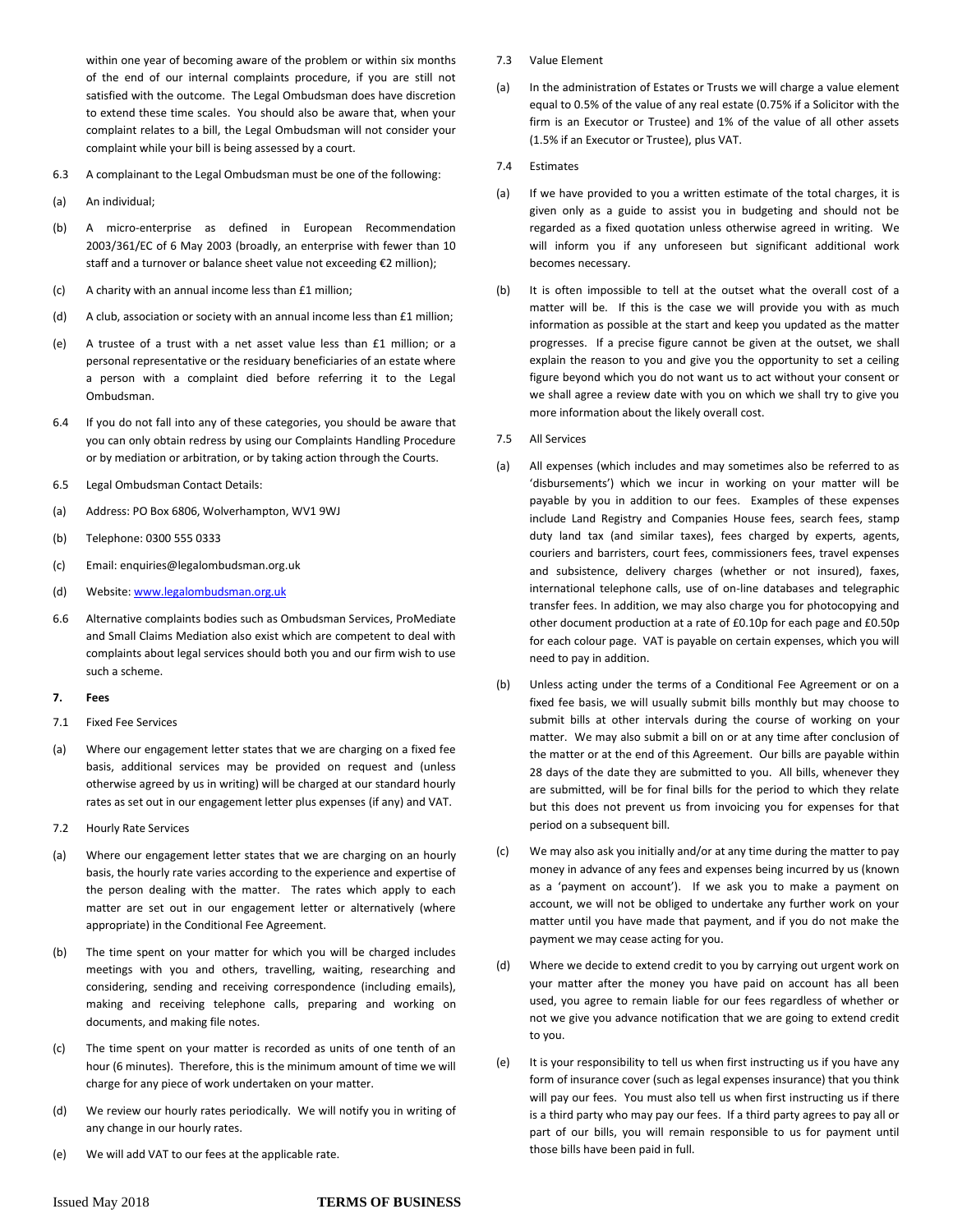- (f) If we are advising more than one person (usually individuals, companies or other entities) unless otherwise agreed by us in writing, we will act for those persons jointly and severally. If we are asked to address bills only to one person, those bills will nevertheless be payable in full by all other persons we act for under this Agreement.
- (g) If you are instructing us jointly in relation to any matter it is your responsibility to tell us at the outset of the Agreement if you require more than one person to give us instructions in relation to that matter. Otherwise, we will accept instructions from any one person on behalf of all joint clients and will not be responsible to any other person for any losses they may suffer as a result. If you are a company, a limited liability partnership or other commercial entity it is your responsibility to tell us at the outset of the Agreement if you require more than one director, member (or equivalent) to give us instructions. Any director or member (or equivalent) giving us initial instructions or instructions at any time during the conduct of the file agrees by doing so to be a joint client with the Company for the purposes of payment of fees VAT and expenses to Us.
- 7.6 If we do not receive prompt payment of any bill, then:
- (a) We may charge you interest (on a daily basis) on the unpaid element of the bill at the rate payable on judgment debts from 28 days after the date of the bill until payment, unless it is determined that you do not have to pay that element;
- (b) We may refuse to undertake any further work for you (whether in respect of the matter to which the bill relates or any other matter on which we are acting for you) until that bill is paid and/or we may stop acting for you; and
- (c) We may retain any papers or documents belonging to you, together with our own records.
- 7.7 If you have any queries in respect of any element of a bill, you should still promptly pay all other elements of the bill.
- 7.8 Where we hold money for you, whether because you have made a payment on account or we otherwise receive funds on your behalf, we may use this money toward payment of our bills. We will advise you when this is being done. If we take any security for our fees, whether from you or any third party, this shall not affect any rights we have (or which we may have) to retain your papers.
- 7.9 If you wish to make a complaint about one of our bills, you may do so by using the firm's Complaints Handling Procedure (copy available on request). You may also have a right to object to a bill by making a complaint to the Legal Ombudsman and/or applying to the court for an assessment of the bill under part III of the Solicitors Act (1974). The contact details for the Legal Ombudsman can be found in the section relating to 'Client Satisfaction'.

# **8. Storage of Documents and Deeds**

8.1 We retain all documents relating to your matter (other than any documents which are in your possession or returned to you) for at least six years from the conclusion of our involvement in the matter. You agree that we may destroy your file and documents after six years, so if you do not want them destroyed you must notify us immediately upon receiving our file closure letter. We will not destroy documents you ask us to deposit in our deeds store.

# **9. Termination**

9.1 You may end this Agreement (and therefore, your instructions to us) at any time by writing to us but we may be entitled to keep all of your documents and deeds while there is money owing to us (including fees and expenses which have not yet been billed).

- 9.2 We may end this Agreement (and, therefore, cease acting for you) in relation to any matter or all matters of yours, but only on reasonable written notice and for good reason. Examples of a good reason include where you have not given us sufficient instructions, where you have not provided appropriate evidence of identification or we reasonably believe that the relationship between you and us has broken down.
- 9.3 If your matter does not conclude, or we are prevented from continuing to act because of our legal obligations or our professional rules, you will pay us for any work we have actually done. Our charges will be based on our hourly rates set out in our engagement letter (and where a fixed fee has been agreed, the charges will not exceed that fixed fee).
- 9.4 If we cease acting for you, we shall (where relevant) inform the court or tribunal that we no longer act for you and shall apply to be removed from their records. We may charge you for doing so at our hourly rates applicable at the relevant time and those charges will be applied on the same basis set out in clause 7 and for any expenses which we incur on the same basis – also set out in clause 7.
- 9.5 If you are an individual and this contract was agreed away from our premises or where we were not both present, then the Consumer Contracts Regulations 2013 will apply. These regulations give you the right to cancel this contract within 14 days without giving any reason. To exercise the right to cancel, you must inform us of your decision to cancel this contract by a clear written statement (e.g. a letter sent by post, fax or email). To meet the cancellation deadline it is sufficient for you to send your communication concerning your exercise of the right to cancel before the cancellation period has expired. For the avoidance of doubt, we will not require your decision to be provided in any specific format; only that it is in writing and makes your decision clear.

# **10. Financial Services**

- 10.1 [The Law Society of England and Wales](http://www.lawsociety.org.uk/) is a designated professional body under Part XX of the [The Financial Services & Markets Act 2000](http://www.opsi.gov.uk/acts/acts2000/ukpga_20000008_en_1) which means that we may carry on certain regulated activities without being regulated by **The Financial Conduct Authority**. This means that we may be able to provide limited financial services to you where such services arise out of, or are complementary to, the provision of legal services.
- 10.2 The Law Society is the designated professional body for the purposes of the Financial Services and Markets Act 2000, but responsibility for regulation has been delegated to the Solicitors Regulation Authority (the independent regulatory body of the Law Society), and responsibility for handling complaints has been delegated to the Legal Ombudsman. The contact details for the Solicitors Regulation Authority can be found at clause 1.3 and the contact details for the Legal Ombudsman can be found at clause 6.5.
- 10.3 The limited regulated activities that we carry out are issuing certain insurance policies, such as after the event legal expenses insurance, defective title insurance and other property indemnity insurance (such as breach of covenant, absence of easement, lack of planning permission, unknown rights and covenants policies).
- 10.4 We are not authorised by the Financial Conduct Authority. However, we are included on the register maintained by the Financial Conduct Authority so that we can carry on insurance mediation activity, which is broadly the advising on, selling and administration of insurance contracts. This part of our business, including arrangements for complaints or redress if something goes wrong, is regulated by Solicitors Regulation Authority. The register can be accessed via the Financial Conduct Authority website at [www.fca.org.uk](http://www.fca.org.uk/)
- 10.5 Any insurance policy arranged by us on your behalf, shall, in our opinion, be adequate to meet your needs, but you are hereby informed that we do not recommend any policy over and above any other and that it is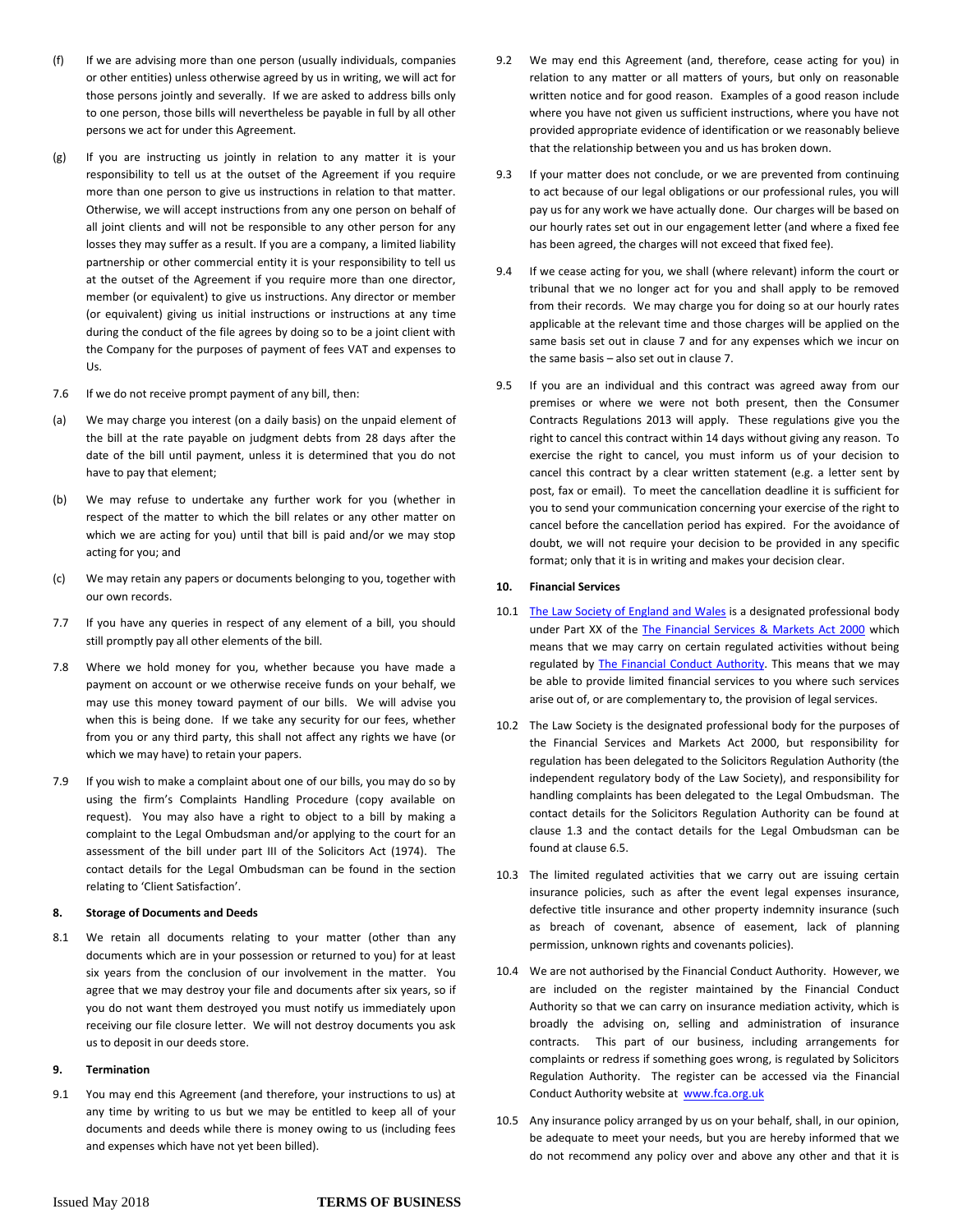your responsibility to check that you are satisfied with the excess levels, exclusions, limitations and other policy terms. We do not conduct a fair analysis of the insurance market prior to arranging insurance policies. You can request details of the insurance undertakings with which we conduct business at any time.

10.6 You hereby agree to provide us with details of any relevant existing insurance policies you may have and you agree that we shall not be liable to you for any losses you sustain as a result of your failure to provide us with such details.

#### **11. Limitation of Liability**

- 11.1 You agree that the limitations on our liability as set out in this Agreement are reasonable having regard to the nature of your instructions and the work involved and the availability and cost of professional indemnity insurance. We are, however, happy to consider options to increase these limitations, should you so require (which may result in an increase to our fees).
- 11.2 We will undertake the work relating to your matter with reasonable skill and care.
- 11.3 We accept liability without limit for the consequences of fraud by us or any of our directors, partners or employees which is affected in their capacity as directors, partners, consultants or employees and for any other liability which we are not permitted by law or rules of professional conduct to limit or exclude. If any part of this Agreement which seeks to exclude, limit or restrict liability (including provisions limiting the amount we will be required to pay or limiting the time you have to bring a claim) is found by a court to be void or ineffective for any reason, the remaining provisions shall continue to be effective.
- 11.4 We will not be liable under this Agreement or laws of negligence for any deficiencies in the work we have undertaken if and to the extent that deficiencies are due to any false, misleading or incomplete information or documentation which has been provided to us (whether by you or any third party) or due to the acts or omissions of you or any third party. However, where any failure by us to identify any such false, misleading or incomplete information (or any failure by us to inform you that we have identified such information or any failure to act on your resulting instructions) constitutes negligence then we shall, subject to the other provisions of this Agreement, remain liable for such failure.
- 11.5 Despite anything else contained in this Agreement, we are not under any obligation to act for you (or to continue to act for you) if to do so would breach any laws or professional rules. Therefore, we will not be responsible or liable to you for any loss which you or any other party may suffer as a result of our refusal to proceed with your matter where we would be in breach (or we reasonably believe that we would breach) of our legal obligations or our professional rules.
- 11.6 Except as stated in 11.3 and 11.12, the total aggregate liability of Macks Solicitors to you under or in connection with this Agreement (including any addition or variation to it), whether for breach of contract, negligence, breach of statutory duty, or otherwise, shall not exceed £3,000,000 (three million pounds).
- 11.7 Where we are instructed jointly by more than one party, the limit on our liability applies, in total, to all of you collectively (including anyone claiming through you or on your behalf).
- 11.8 You agree that you will not bring any claims or proceedings in connection with this Agreement against our consultants or employees personally, unless (and to the extent that) you are otherwise permitted to do so by law or our professional rules. Our employees may enforce this clause even though they are not parties to this Agreement (but despite having such rights, this Agreement may be varied or ended without their consent).
- 11.9 Proceedings in respect of any claim against us must be commenced within 3 years after you first had (or ought reasonably to have had) both the knowledge for bringing an action for damages and the knowledge that you had the right to bring such an action and in any event no later than 6 years after any alleged breach of contract, negligence or other cause of action. This provision expressly overrides any statutory provision which would otherwise apply; it will not increase the time within which proceedings may be commenced and may reduce it.
- 11.10 If we and any other party or parties are liable to you together in respect of the same claim, then we shall only be liable to pay you the portion which is found to be fair and reasonable having regard to the level of our default. Therefore, we shall not be liable to pay you the portion which is due to the fault of such party, even if you do not recover all or any money from such other party for any reason.
- 11.11 If we are liable to you and any other party or parties would have been found liable to you together with us in respect of the same claim if either:
- (a) You had also brought proceedings or made a claim against them; or
- (b) We had brought proceedings or made a claim against them for a contribution towards our liability,

then any sum due from us to you shall be reduced by the proportion for which such other party or parties would have been found liable had those proceedings been brought or those claims been made.

- 11.12 Nothing in this Agreement excludes or limits the liability of Macks Solicitors for:
- (a) Death or personal injury caused by negligence;
- (b) Fraud or fraudulent misrepresentation; or
- (c) Any liability if and to the extent that it is not permissible in law for such liability to be limited or excluded.

# **12. Client Money**

- 12.1 Subject to certain conditions set out in Rule 22 to 25 of the SRA Accounts Rules, a sum in lieu of interest must be accounted to clients when it is fair and reasonable to do so in all the circumstances. Our policy seeks to provide for a fair and reasonable outcome for both our clients and this practice.
- 12.2 Our policy on interest shall be kept under review. The policy may change if the Bank of England base rate increases or decreases. At the date of the preparation of this policy, the interest rates payable on client accounts was extremely low – around 0.1% and the Bank of England base rate is 0.5%. This means that the sums of money involved are negligible. The rate of interest available on client accounts is significantly lower than the rate of interest which can be obtained on other bank or building society accounts. This reflects the fact that immediate access is required to client accounts in order to comply with the accounts rules and to facilitate the smooth completion of transactions. It is therefore unlikely that the funds will attract as much interest as if you had invested those funds yourself.
- 12.3 All interest arising from cleared funds held on behalf of a trust will be credited to the trust whether those funds are held in a general client account or a separate designated client account (formerly known as a Designated Deposit Account).
- 12.4 For cleared funds paid into general client accounts, the practice shall account for interest unless one of the following circumstances applies:
	- a. The amount of interest calculated on the balance held is £20.00 or less; or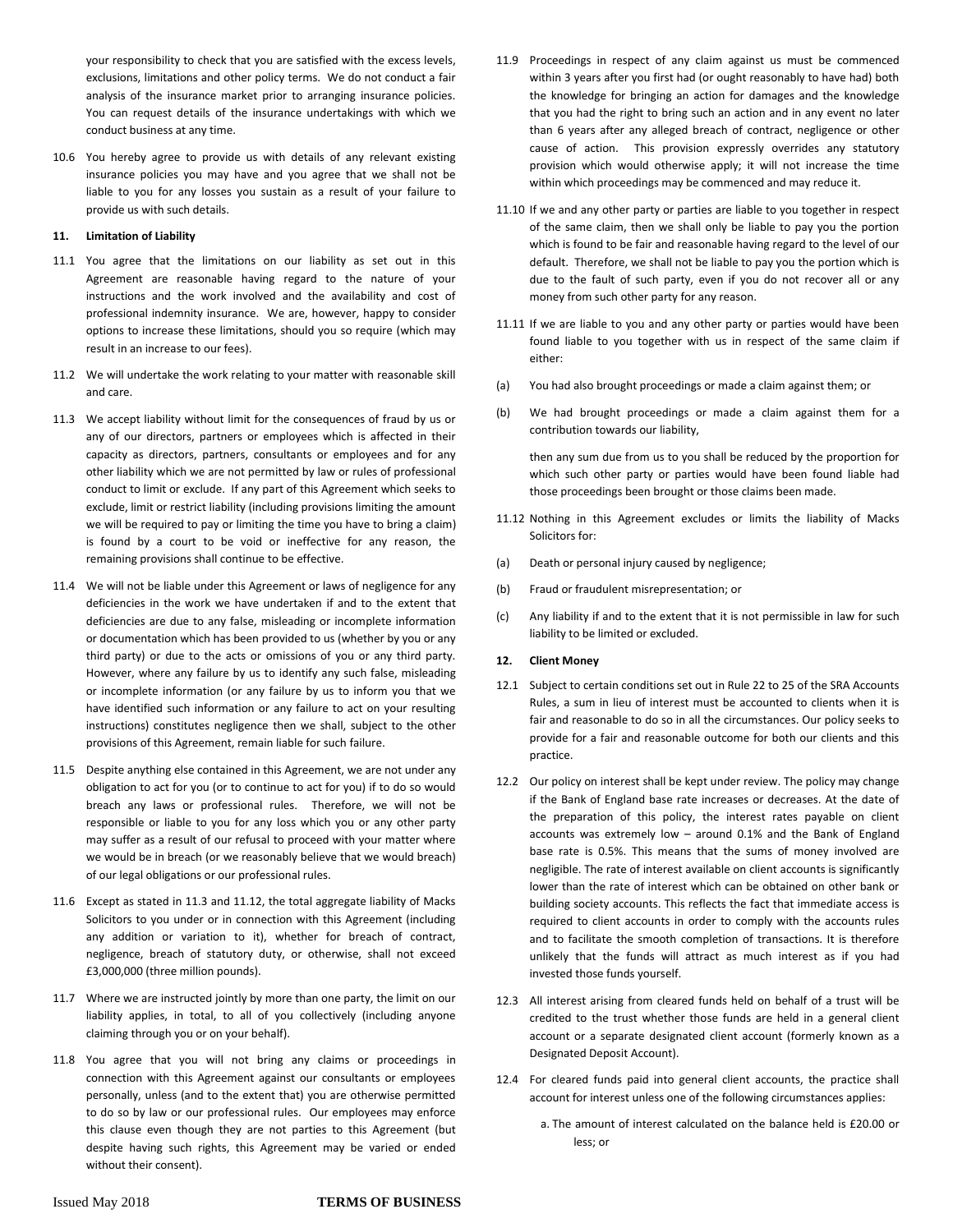- b. The client money was held in cleared funds in client account for a period of five working days or less.
- 12.5 All other clients shall be paid interest at the rate payable upon the practice's client account from time to time, unless there are specific circumstances which lead the client to contract out of the right to receive interest payments (for example where the client agrees the practice may keep interest payments to remunerate the practice for acting as stakeholder in the transaction or where the client's religious beliefs prohibit the receipt of interest).
- 12.6 In certain circumstances a separate designated client account will be opened on behalf of clients. All interest arising from funds held in separate designated client accounts will be credited to the client.
- 12.7 Where sums of money are held in relation to separate matters for the same client, the money relating to the different matters shall be treated separately unless it is fair and reasonable in the circumstances to consider the sums together.
- 12.8 Interest will not accrue on any advances from the practice under rule 14(2)(b) of the accounts rules to fund a payment on behalf of a client or trust in excess of funds held for that client or trust.
- 12.9 Where a client fails to present a cheque to his or her bank for payment we will not recalculate any amount due to the client unless it is fair and reasonable to do so, for example if the cheque has been sent to an incorrect address.
- 12.10 We will usually account to you for interest arising under our policy at the conclusion of your matter, but might, in some cases, consider it appropriate to account to you at intervals throughout.
- 12.11 We shall not be liable for any loss which you or any third party may suffer in connection with an Insolvency Event occurring in relation to any deposit provider with whom we have deposited funds or through whom transfers are made, save if and to the extent that any such loss was caused by or contributed to by any breach by us of clause.
- 12.12 In clauses 12.11 and 12.13 an "Insolvency Event" means:
- (a) Any deposit provider is unable or admits inability to pay its debts as they fall due (or is deemed to be or declared to be unable to pay its debts under applicable law), suspends or threatens to suspend making payments on any of its debts or, by reason of actual or anticipated financial difficulties or commences negotiations with one or more of its creditors with a view to rescheduling any of its indebtedness;
- (b) The value of the assets of any deposit provider is less than its liabilities (taking into account contingent or prospective liabilities);
- (c) A moratorium is declared in respect of any indebtedness of any deposit provider;
- (d) Any corporate or government action, legal proceedings or other procedure or steps taken in relation to:
	- (i) The suspension of payments, a moratorium of any indebtedness, winding-up, dissolution, administration or reorganisation (by way of voluntary arrangement, scheme of arrangement or otherwise) of any deposit provider;
	- (ii) A composition, compromise, assignment or arrangement with any creditor of any deposit provider;
	- (iii) The appointment of a liquidator, receiver, administrator, administrative receiver, compulsory manager or other similar officer in respect of any deposit provider or any of its assets;
	- (iv) Enforcement of any security interest (however so described) over any assets of any deposit provider; or
- (v) The prevention or restriction (whether by way of freezing order or otherwise) of a deposit provider's ability to dispose of, deal with or diminish the value of its assets or any of them;
- (e) Any event analogous to those set out in clause 12.12(d) occurs in any jurisdiction in respect of any deposit provider.
- 12.13 If an Insolvency Event occurs in relation to any deposit provider which holds money that we have deposited on your behalf, you agree that we may where applicable disclose to the Financial Services Compensation Scheme ("FSCS") all relevant details in our possession about you and the money that we hold on your behalf with such a deposit provider. However, if you do not wish us to make any such disclosure, please notify us in writing addressed to 'The Data Protection Compliance Officer'. Please note that by withholding consent to our disclosure of your details to the FSCS in such circumstances, you may forfeit any right you may have to receive compensation from the FSCS where an Insolvency Event occurs in relation to a deposit provider holding money which we have deposited on your behalf. Compensation for deposits is limited to £85,000 for any individual's total deposit with that service provider, including any personal finances. Further information regarding the FSCS can be found a[t www.fscs.org.uk](http://www.fscs.org.uk/) telephone number 020 7892 7300.

#### **13. Confidentiality, Privacy & Data Protection**

- 13.1 We keep information passed to us confidential and will not disclose it to third parties except as authorised by you or required by law. In certain circumstances the law requires us to disclose information relating to you (for example, payments of interest earned on a client's account may have to be disclosed under the EU Savings Directive). If on your authority we are working with other professional advisers or lawyers, we will assume that we may disclose any relevant aspect of your affairs to them.
- 13.2 We may in some cases consult credit reference agencies in order to assess your creditworthiness so that we can decide whether or not to ask you to pay our fees in advance. This is known as 'payment on account' and is explained in more detail below. If you are an individual, we require your consent before we do this. Your continuing instructions to us will constitute your consent to us carrying out such a search. Details of the credit agency we use are available on request. We have procedures designed to ensure that personal data is used only by appropriately authorised and trained personnel and to safeguard such information against accidental loss or unauthorised disclosure. We will keep that information strictly confidential unless otherwise required by law or court order.
- 13.3 Where we act for you and your lender we have a duty to fully reveal to your lender or HM Revenue and Customs all relevant facts about your purchase, your mortgage and what makes up the purchase price. Your continuing instructions amount to your consent to us to disclose all relevant information to your lender and to HM Revenue and Customs. This includes any difference between information given in your mortgage application and information you or we receive during the transaction including any cashback payments or discount schemes or other incentives that the seller is providing or allowing or giving to you.
- 13.4 You must disclose all information which may affect your liability for stamp duty land tax or other stamp duty (duty) as we can then ensure you pay the correct duty. If you fail to disclose all information (and if in doubt please disclose it as it can be disregarded if it is not relevant) or delay in giving us information or authorisation to give information you must accept full liability for any penalties or action or other proceedings that any authority may take against you for failing to disclose or delaying in disclosing information which resulted in a penalty, a duty or greater liability to pay such duty.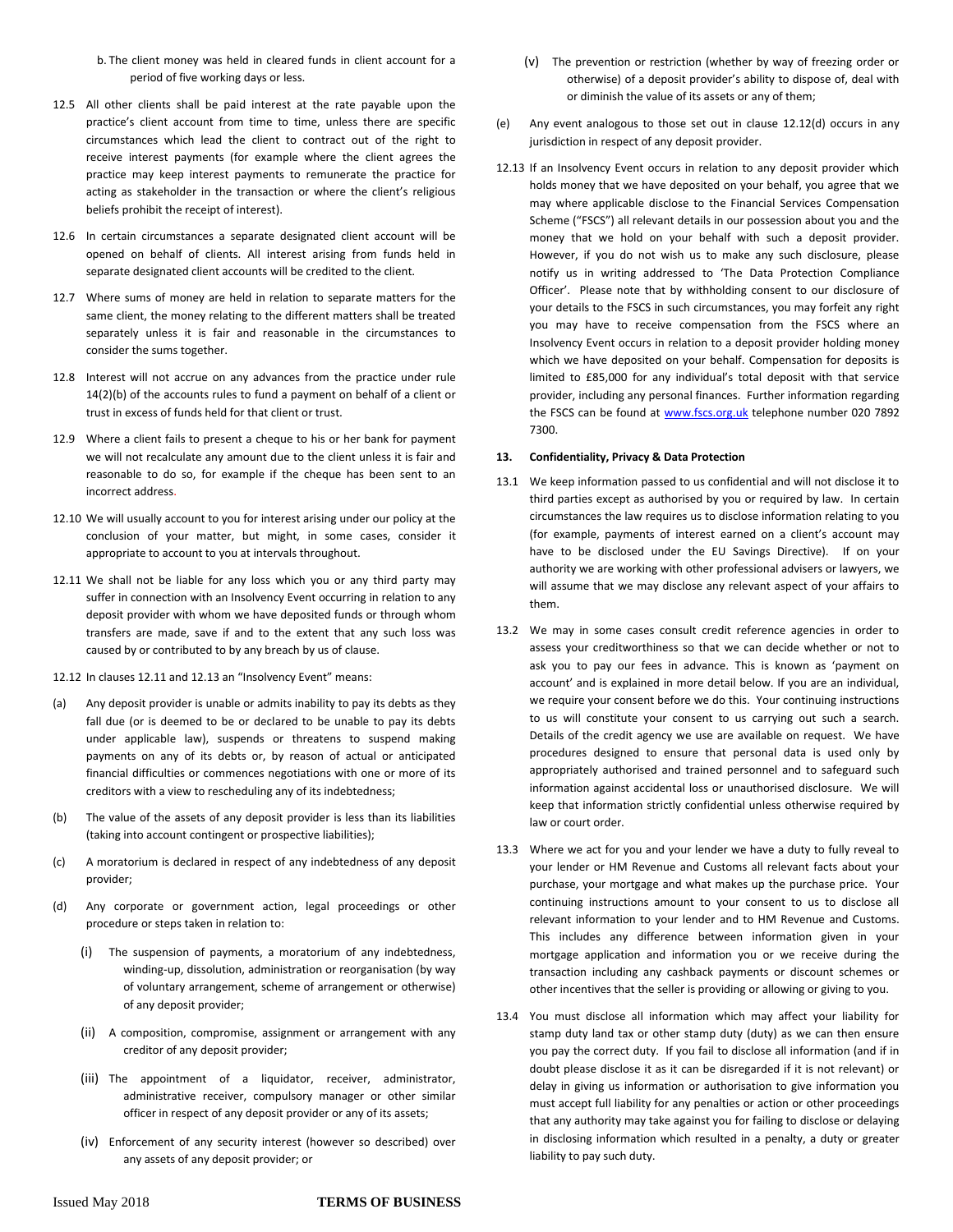- 13.5 During the course of our work it may be necessary to discuss your case with cost specialists, experts or counsel. Your acceptance of these Terms of Business amounts to your consent to us to disclose information which we consider necessary to progress your case.
- 13.6 In addition, Macks Solicitors may, from time to time, utilise external service providers who, through providing those services, may have access to information relating to your file, (locum solicitors, work experience individuals, cleaners etc). These service providers are all required to provide a confidentiality agreement. Your acceptance of these Terms of Business amounts to your consent to such disclosure.
- 13.7 Where you provide us with fax numbers or computer network addresses for sending material to you or some other person at your direction or on your behalf, we will assume, unless you tell us otherwise, that your arrangements are sufficiently secure and confidential to protect your interests.
- 13.8 The internet is not secure and there are risks if you send sensitive information in this manner or you ask us to do so. Data we send by email is not routinely encrypted, so please tell us if you do not want us to use email as a form of communication with you or if you require data to be encrypted.
- 13.9 We will take reasonable steps to protect the integrity of our computer systems by screening for viruses on email sent or received. We expect you to do the same for your computer systems.
- 13.10 We promise to respect the data we hold on you. Your acceptance of these Terms of Business authorises us to keep your details on our database so that we can provide you with legal services and for administration and accounting purposes, so that we can make credit searches and send you information relevant to your matter. All information that we hold concerning you as an individual will be held and processed by us strictly in accordance with the provisions of the General Data Protection Regulations.
- 13.11 We will not, without your consent, supply your name and address to any third party except where:
	- (a) It is necessary as part of the legal services that we undertake: or
	- (b) We are required to do so by law or our professional rules.
- 13.12 The firm may become subject to periodic checks by Law Society approved Consultants and/or Assessors. This could mean that your file is selected for checking, in which case we would need your consent for the checking to occur. All such checks are conducted by individuals who have provided the firm with a confidentiality agreement. Your acceptance of these Terms of Business amounts to your consent to make your file available for checking. If you do not want us to make your file available for checking you must notify us immediately and we will mark your file accordingly. If you refuse to give us consent to checks, your refusal will not affect the way your case is handled in any way.
- 13.13 If you are an individual, you have rights under the General Data Protection Regulations which are summarised in our attached Privacy Notice.
- 13.14 We may correspond with you by email unless you advise us in writing that you do not wish us to do so. You acknowledge that email may not be secure. Email will be treated as written correspondence and we are entitled to assume that the purported sender of an email is the actual sender and that any express or implied approval or authority referred to in an email has been validly given. You consent to us monitoring and reading any email correspondence travelling between you and any mail recipient at Macks Solicitors.
- 13.15 We will aim to communicate with you by such method as you request. More often than not this will be in writing, but may be by telephone if it

is appropriate. We may need to virus check disks or emails, but unless you withdraw consent we may communicate with others when appropriate by email or fax but we cannot be responsible for the security of correspondence and documents sent by email or fax.

13.16 You may be aware that cyber-crime is on the increase and that like other business sectors, law firms and their clients are being targeted. We take our responsibilities to look after your information extremely seriously, which is why we employ the latest security measures to try and avoid you and our firm from becoming victims. One way criminals try and steal money is to hack into legitimate emails passing between law firms and their clients, they then try and convince the client that their law firm has changed its bank account details and get them to transfer money into a fraudulent account. We will not be changing our bank account details, so if you ever receive correspondence saying we have, then please contact us before transferring any money into the 'new' account to ensure that we have not fallen victim to a scam.

# **14. Referrals to Third Parties**

- 14.1 If we recommend that you use a particular firm, agency or business, we shall do so in good faith and because we believe it to be in your best interests. If we recommend that you use a particular firm, agency or business that can only offer products from one source, we shall notify you in writing of this limitation. We will pay to you any commission that we receive from any particular firm, agency or business that we recommend you use.
- 14.2 If we recommend that you use a particular firm, agency or business, we shall not be liable to you for any advice you may be given by that firm, agency or business and you are advised that if that firm, agency or business is not another firm of solicitors you will not be afforded the regulatory protection of the Solicitors Regulation Authority or of the SRA Code of Conduct and SRA Indemnity Insurance Rules, nor shall you be entitled to the benefit of the SRA Compensation Fund.

# **15. Hours of Business**

15.1 Our office is open between 08.45am and 5.15pm, Monday to Friday, excepting bank holidays. We do not provide an out of office or emergency service to clients. The person responsible for your matter may, at his or her absolute discretion, provide you with a mobile telephone number, and may endeavour to take your telephone calls outside of office hours, but nothing he or she says should be interpreted as an agreement to routinely deal with your matter or to take your telephone calls outside of office hours.

#### **16. Other Parties' Charges & Expenses: Litigation/Contested Matters Only**

- 16.1 We will discuss with you whether your charges and expenses might be paid by another person. Even if you are successful, the other party is very unlikely to be ordered to pay all your costs and expenses, usually it will be only a proportion and you will have to pay the balance of our charges and expenses. In "small claims" cases you will not recover more than a nominal amount and in any claim where your opponent has public funding, you may recover nothing at all.
- 16.2 In Employment Tribunal cases, the normal rule is that each side has to pay their own costs. It is only in exceptional circumstances that the Employment Tribunal awards costs to the winner.
- 16.3 If you are successful and the court orders the other party to pay some or all of our charges and expenses, interest may by claimed on them from the other party from the date of the court order. We will account to you for such interest to the extent that you have paid our charges or expenses account, but we are entitled to the rest of that interest.
- 16.4 You will also be responsible for payment of the charges and expenses of seeking to recover any charges and expenses the court orders the other party to pay.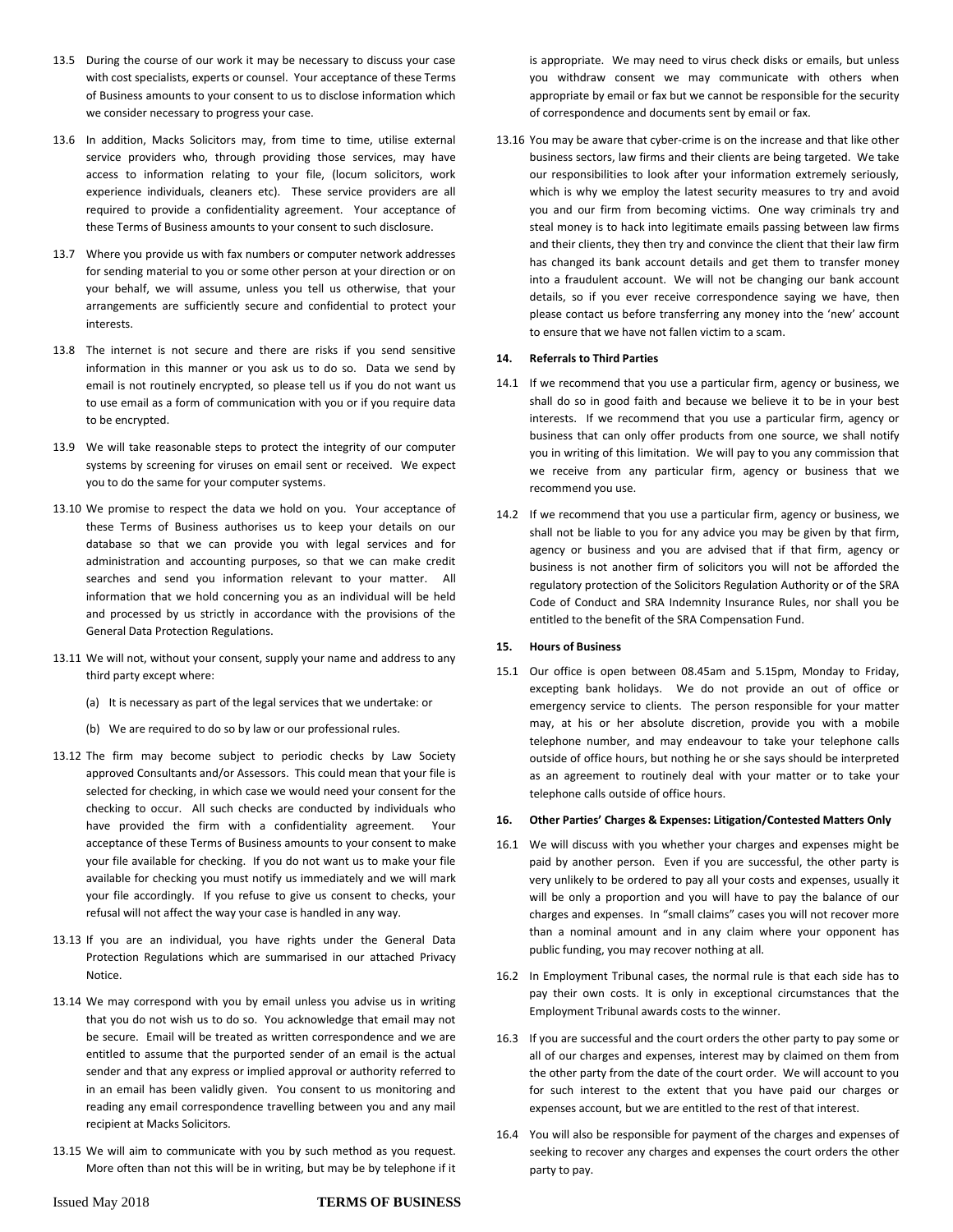- 16.5 In some circumstances, the court may order you to pay the other party's legal charges and expenses; for example if you lose the case or lose on certain issues. In addition, the court has the power to assess costs and make orders for immediate payment during the course of a case. Such summary assessment may take place following any hearing, and will usually be made against the losing party at that hearing.
- 16.6 Any money so ordered or assessed by the court to be paid will in these circumstances be a liability payable by you in addition to our charges and expenses and in the case of summary assessment costs, within 14 days of making of the order. We will discuss with you whether our charges and expenses and your liability for another party's charges and expenses may be covered by insurance, and, if not, whether it would be advisable for you to have insurance to meet the other party's charges and expenses.
- 16.7 You remain liable to pay our bills in full to the extent that they have not been paid by any third party.

#### **17. Funding Options – Litigation/Contested Matters Only**

- 17.1 Our Policy
- (a) Macks Solicitors recognises the need for flexibility in funding litigation, and at the outset we will investigate with you the best way of paying for your legal representation. The purpose of this clause is to set out details of the various options, though not all may be available through this practice or for your particular type of case. Those that are will be discussed with you.
- 17.2 You can explore the following ways to fund your case:
- (a) Paying privately;
- (b) Legal expenses insurance;
- (c) After-the-event insurance;
- (d) Conditional fee agreement;
- (e) Damages Based Agreements;
- (f) Community Legal Funding ('Legal Aid')
- 17.3 Paying privately
- (a) If you pay privately you are responsible for paying our fees, including expenses. A consequence of you funding litigation is that you may also be responsible for paying the costs of your opponent. That liability can arise in the following situations:
- (i) during the course of the case there may be 'interim' hearings and matters which you could win or lose. If you lose one of these, then you can be ordered to pay the costs associated with that interim/matter hearing (regardless of the outcome of the case as a whole), in which case the costs will be payable within 14 days of the date of the order; and
- (ii) at the end of the case, if you lose at trial or agree to pay your opponent's costs as part of the settlement.
- 17.4 Legal Expenses Insurance (LEI)
- (a) You may find that you already have an insurance policy to cover your legal costs. This can be part of your buildings and contents insurance (for example). We would recommend that you check those policies (and any other relevant policies of your own or your spouse or partner) to see if such cover is provided. If it is, you need to get in touch with your insurer straight away to see if they will cover your claim. Some insurers have their own panel of solicitors, so you will need to check that your insurers will cover us for acting for you.
- (b) Similarly, you may be a member of a trades union or other affinity group, which may entitle you to have some or all of your legal expenses

funded by a third party. We recommend that you check the terms of any such membership to see if you are so entitled.

- (c) Even if you have this type of cover or entitlement, any work which we do on your behalf prior to confirmation of cover from your insurer will be at your expense, regardless of whether cover is subsequently granted or not.
- (d) Often LEI covers not only the costs we incur acting for you, but also all or part of any costs that you are ordered to pay to the other side.
- 17.5 After the Event Insurance (ATE)
- (a) As your case progresses, and depending upon the response from your opponent you may wish (and we may require you) to take out an ATE insurance policy. This will be subject to an insurer accepting your application and the payment of a premium. The cost of the ATE premium is not recoverable from your opponent and will be deducted from any compensation recovered, in addition to any deduction for legal fees and expenses.
- (b) ATE may cover you against just your opponent's costs or it may cover your opponent's costs and our costs. If you opt for insurance that covers your opponent's costs only, you will still be liable to pay our costs on an ongoing basis, whether you win or lose.
- (c) Should the circumstances of your case change (for example if something comes out as the case progresses which was not disclosed at the outset) you may find that the insurer withdraws cover.
- (d) If you lose, or settle on terms that both sides pay their own costs (or the insurer withdraws cover) then you will be liable for our costs (including all expenses and VAT) unless you have a valid insurance policy in place that covers those costs. You should note that if you win and obtain a costs order against your opponent, unless you can and do recover those costs from the opponent you will still be liable to pay us in full because the insurance policy is unlikely to cover you in those circumstances. This is the case even if you have cover for your own costs under your insurance policy.
- 17.6 Conditional Fee Agreement (CFA)
- (a) A CFA is an agreement between us under which we agree that you will not have to pay our costs if your claim is unsuccessful. You may know this as a 'no win, no fee' arrangement. If you win, whilst you are liable to pay all of our basic charges, expenses and a success fee, you will normally be entitled to recover part of the basic charges and expenses from your opponent. The success fee is not recoverable. The shortfall and success fee will be deducted from any compensation recovered. Any deduction will however be limited to a maximum of 25%. If you take out the recommended ATE insurance policy you will also have to pay for the cost of the policy premium which will be deducted from any compensation awarded to you. If you lose, you do not have to pay any of our charges but you will have to pay expenses and you may have to pay some or all of your opponent's legal charges and expenses. If we are prepared to enter into a CFA with you in this case, we will set out the detail of this separately.
- (b) At the outset we will need to investigate your claim to get to a stage where we are able to make proper assessment of its strengths and weaknesses.
- (c) You may wish, and we may require you, to take out an insurance policy to cover your opponent's costs and your own expenses. This will be subject to an insurer accepting your application and the payment of a premium.
- (d) A CFA only works where you are likely to recover damages and/or costs from your opponent. It is therefore not appropriate for all types of cases, for example where there are any doubts about the ability actually